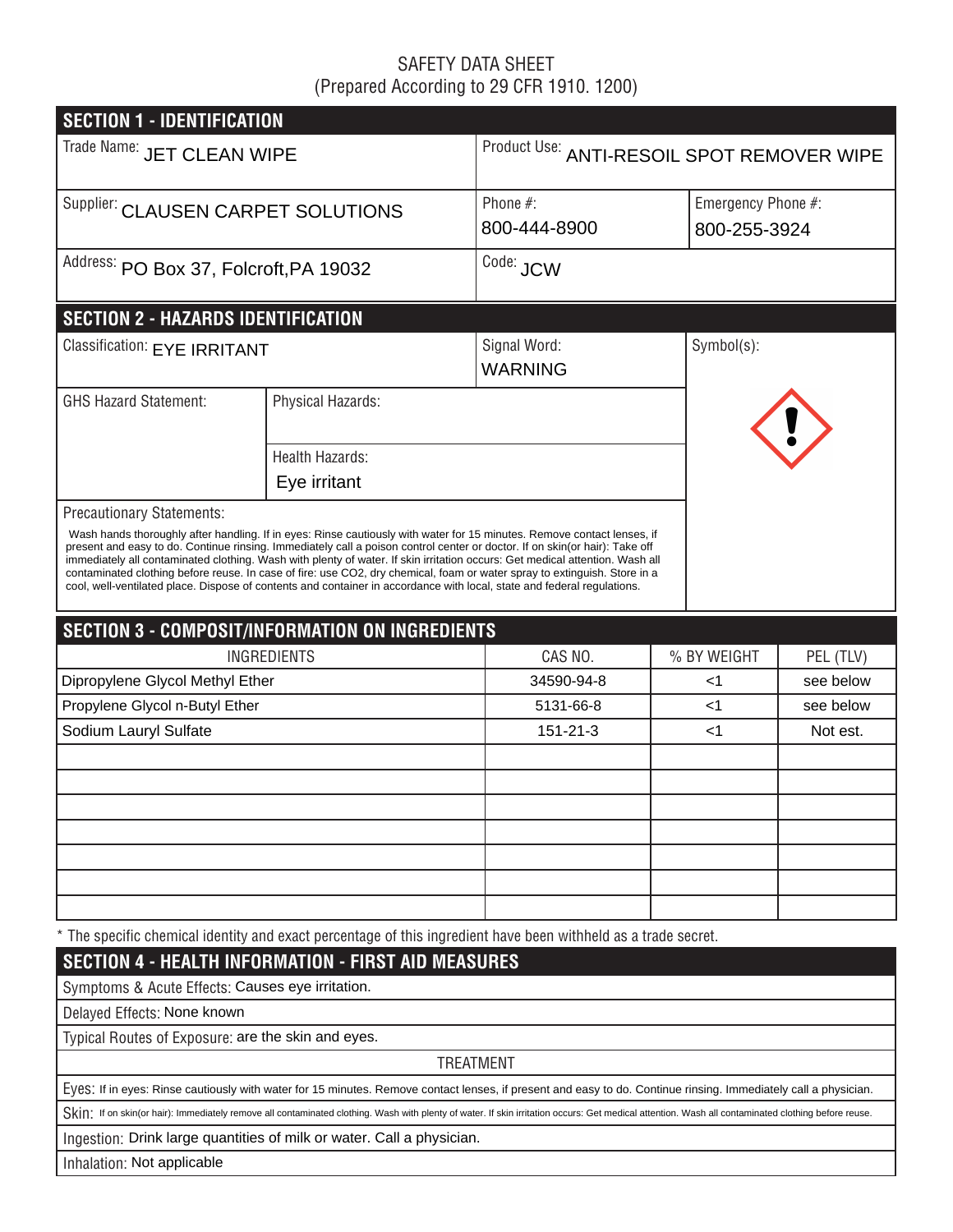# SECTION 5 - FIRE-FIGHTING MEASURES

Flash Point: None to boiling **Notable 2018** Lower Explosive Limit: Not available Not available Not available

Extinguishing Techniques: In case of fire: use CO2, dry chemical, foam, water spray to extinguish.

Equipment: Do not enter any confined fire-spaces without protective clothing and self-contained air supply.

Chemical Hazards from Fire: Carbon monoxide and unidentified organic gases may occur during incomplete combustion.

Precautions for Fire Fighters: Cool fire exposed containers.

## SECTION 6 - ACCIDENTAL RELEASE MEASURES

Steps to be Taken: SMALL AMOUNTS - Absorb with suitable absorbent. LARGE AMOUNTS - Absorb with suitable absorbent, then shovel into appropriately labeled containers.

Cleanup Procedures: Contain with absorbent material and dispose of in accordance with federal, state and local requirements.

# SECTION 7 - HANDLING AND STORAGE

Precautions to be Take in Handling & Storage: Store in a cool, well-ventilated place.

Incompatibility: Strong oxidizers

| SECTION 8 - EXPOSURE CONTROLS/PERSONAL PROTECTION |                    |                                   |                                                              |  |  |  |  |
|---------------------------------------------------|--------------------|-----------------------------------|--------------------------------------------------------------|--|--|--|--|
| INGREDIENTS:                                      |                    | <b>EXPOSURE LIMITS</b>            |                                                              |  |  |  |  |
| Dipropylene Glycol methyl Ether 34590-94-8        |                    | 100ppm TWA(OSHA); 100 ppm (ACGIH) |                                                              |  |  |  |  |
| Propylene Glycol n-Butyl Ether                    |                    | 50 ppm TWA(Dow IHG)               |                                                              |  |  |  |  |
|                                                   |                    |                                   |                                                              |  |  |  |  |
|                                                   |                    |                                   |                                                              |  |  |  |  |
|                                                   |                    |                                   |                                                              |  |  |  |  |
|                                                   |                    |                                   |                                                              |  |  |  |  |
| Eye Protection: $ v $                             | Protective Gloves: |                                   | Respiratory Protection:                                      |  |  |  |  |
| <b>Ventilation Requirements</b>                   | Local Exaust:      |                                   | Room Ventilation is Adequate: $ \mathcal{V} $<br>Mechanical: |  |  |  |  |

| <b>SECTION 9 - PHYSICAL AND CHEMICAL PROPERTIES</b>  |                                          |                          |                                                             |                    |                                                       |  |  |
|------------------------------------------------------|------------------------------------------|--------------------------|-------------------------------------------------------------|--------------------|-------------------------------------------------------|--|--|
| Appearance & Odor: Clear liquid, pleasant odor       |                                          |                          | Flammable Limits: Upper: Not available Lower: Not available |                    |                                                       |  |  |
| Boiling Point (°F): Appx. 212                        | Specific Gravity (H20) (±0.005): 1.002   |                          |                                                             | pH $(\pm 0.5)$ 8.5 |                                                       |  |  |
| Vapor Pressure (mm Hg) Not available                 |                                          |                          | Vapor Density (Air=1) Not available                         |                    |                                                       |  |  |
| Solubility in Water:<br>Complete                     | Insoluble                                |                          | Emulsifiable (or Dispersible)                               |                    | Slightly (or Partial)                                 |  |  |
| Evaporation Rate (vs H2O)                            | Faster                                   |                          | Slower                                                      | About the Same     |                                                       |  |  |
| Flash Point (T.C.C.): none to boiling <sup>O</sup> F | Odor Threshold: Not available            |                          | Melting point/frozen point: Not available                   |                    | Partition Coefficient: n-octanol/water: Not available |  |  |
| Auto-Ignition Temperature: Not available             | Decomposition Temperature: Not available | Viscosity: Not available |                                                             |                    |                                                       |  |  |

| SECTION 10 - STABILITY AND REACTIVITY                                                                                    |                                   |  |  |  |
|--------------------------------------------------------------------------------------------------------------------------|-----------------------------------|--|--|--|
| Stability: Stable                                                                                                        | Incompatibility: Strong oxidizers |  |  |  |
| Hazardous Decomposition Products: Carbon monoxide and unidentified organic gases may occur during incomplete combustion. |                                   |  |  |  |